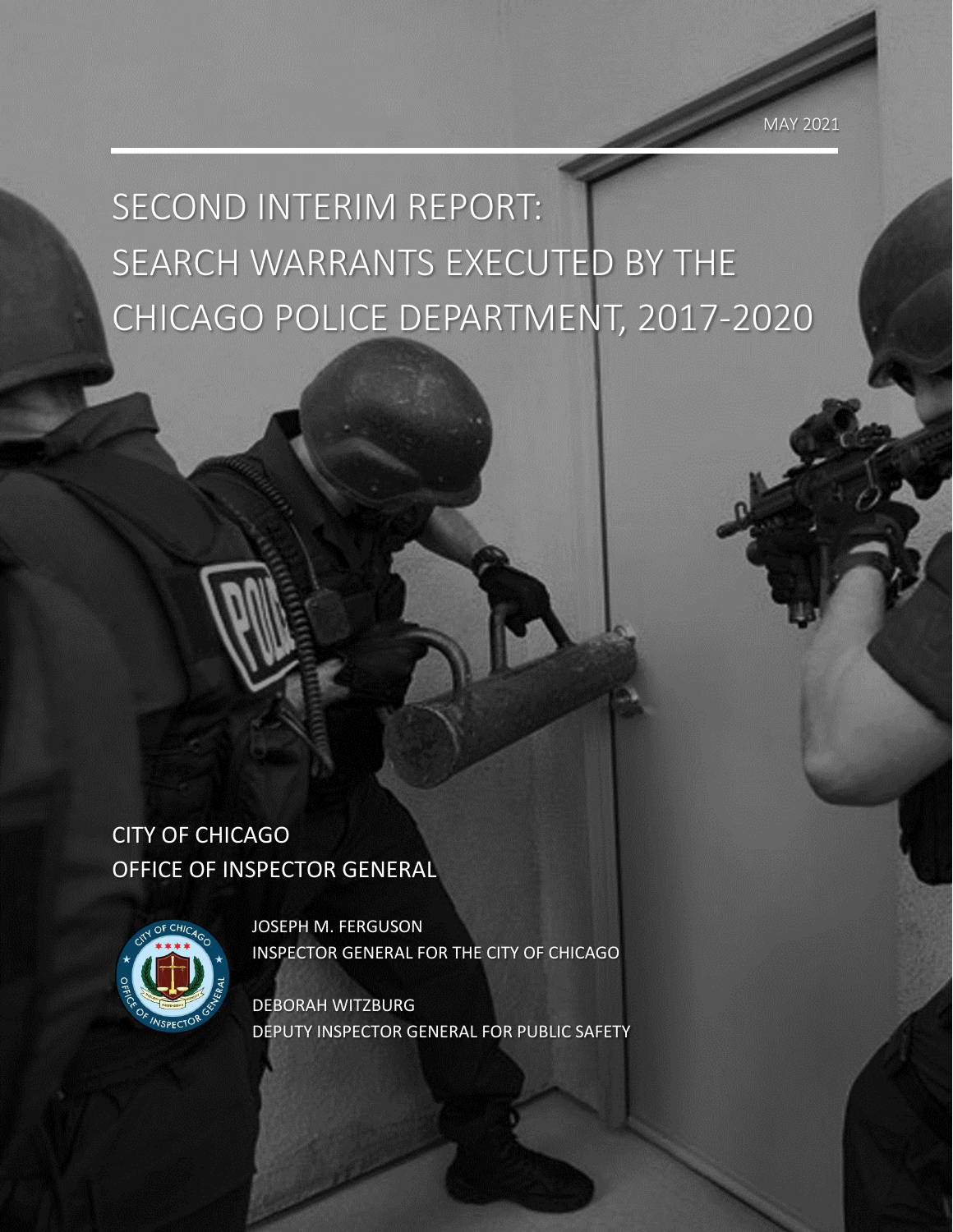## TABLE OF CONTENTS

| II. |     |                                                                       |  |
|-----|-----|-----------------------------------------------------------------------|--|
|     |     |                                                                       |  |
|     | R — |                                                                       |  |
|     |     | C. RESIDENTIAL SEARCH WARRANTS: LOCATION INFORMATION, WARRANT REASON, |  |
|     |     |                                                                       |  |
|     |     |                                                                       |  |
|     |     |                                                                       |  |

## TABLE OF FIGURES

| FIGURE 1: PROPOSED CHANGES TO CPD'S SEARCH WARRANT POLICY AND THEIR IMPLICATIONS FOR  |  |
|---------------------------------------------------------------------------------------|--|
|                                                                                       |  |
|                                                                                       |  |
| FIGURE 3: PERCENTAGE OF RESIDENTIAL AND NON-RESIDENTIAL SEARCH WARRANTS BY MOST       |  |
|                                                                                       |  |
|                                                                                       |  |
| FIGURE 5: NUMBER AND PERCENTAGE OF SUBJECTS OF RESIDENTIAL SEARCH WARRANTS BY         |  |
|                                                                                       |  |
| FIGURE 6: NUMBER OF RESIDENTIAL SEARCH WARRANTS BY CPD BEAT AND DISTRICT 2017-2020 8  |  |
| FIGURE 7: NUMBER OF RESIDENTIAL SEARCH WARRANTS BY CPD BEAT, DISTRICT, AND WARRANT    |  |
|                                                                                       |  |
| FIGURE 8: RATE OF GAINFUL AND NEGATIVE WARRANTS AND RATES OF WARRANT OUTCOMES FOR CPD |  |
|                                                                                       |  |
| FIGURE 9: DRUG AND GUN RECOVERY RATES FOR RESIDENTIAL SEARCH WARRANTS BY INTENDED     |  |
|                                                                                       |  |
| FIGURE 10: DRUG AND GUN RECOVERY RATES FOR RESIDENTIAL SEARCH WARRANTS BY INTENDED    |  |
|                                                                                       |  |
|                                                                                       |  |

## ACRONYMS

- CLEAR Citizen and Law Enforcement Analysis and Reporting Database
- CPD Chicago Police Department
- OEMC Office of Emergency Management and Communications
- OIG Office of Inspector General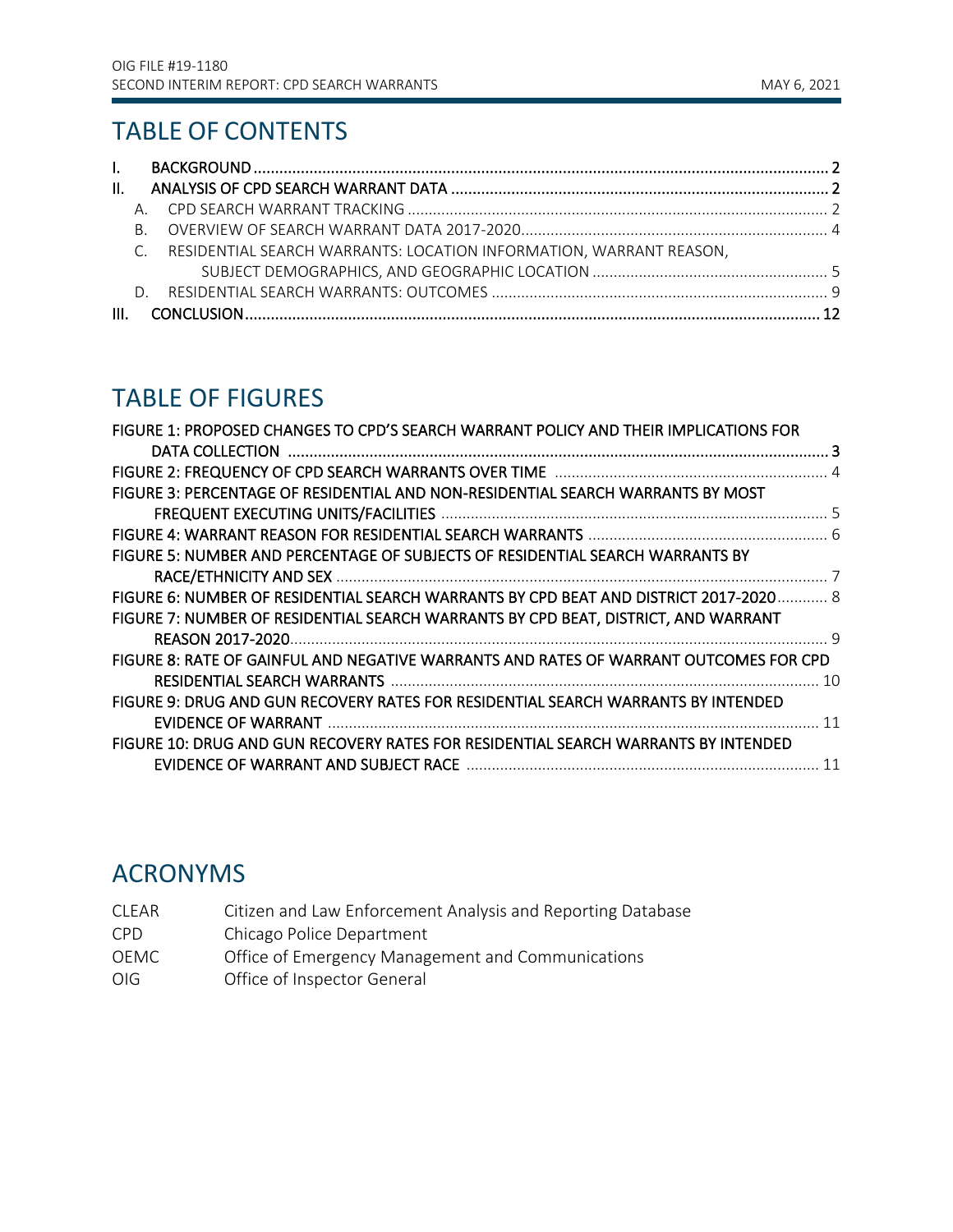## <span id="page-2-0"></span>I. BACKGROUND

Pursuant to the Municipal Code of Chicago §§ 2-56-030 and -230, the Public Safety section of the Office of Inspector General (OIG) is conducting an inquiry into the Chicago Police Department's (CPD) execution of search warrants, focusing on the accuracy of the addresses at which they are executed. As part of an ongoing inquiry, OIG has analyzed CPD data on search warrants issued between January 1, 2017, and December 31, 2020. OIG is issuing this Second Interim Report in order to better equip stakeholders—to the extent feasible given the quality of CPD's data—with clear and accurate information during the ongoing public conversation and policy debate respecting improvements to CPD's search warrant policy and practices.<sup>1</sup>

OIG also aims to highlight the intersections and gaps between the other proposed changes to CPD's policy and its existing data collection practices, for consideration as those proposed changes are finalized.

## <span id="page-2-1"></span>II. ANALYSIS OF CPD SEARCH WARRANT DATA

## <span id="page-2-2"></span>A. CPD SEARCH WARRANT TRACKING

CPD tracks search warrants in an application called eTrack within its Citizen and Law Enforcement Analysis and Reporting (CLEAR) database. eTrack contains pre-execution and postexecution information for each search warrant. Pre-execution information includes the issue date, warrant reason, warrant location, target/suspect of the warrant, and personnel involved in the creation and execution of the search warrant. Personnel includes CPD members such as the affiant, who completes the planning and creation of the warrant; the search team supervisor, who is present at the warrant execution; and other CPD members involved in the warrant execution. Also recorded are non-CPD personnel involved in the issuance of the search warrant, including the Assistant State's Attorney who reviewed it and the judge who approved it.

Post-execution information on the outcome of the search warrant is also tracked, including whether evidence or illegal guns were recovered or an arrest was made. Additionally, CPD records information on some aspects of the search warrant execution, such as whether a

<sup>&</sup>lt;sup>1</sup> Arising from its ongoing inquiry, OIG's Public Safety section previously released preliminary findings and urgent recommendations to CPD in December 2020. See: [https://igchicago.org/wp-content/uploads/2021/01/OIG-Urgent-](https://igchicago.org/wp-content/uploads/2021/01/OIG-Urgent-Recommendations-on-Search-Warrant-Policies.pdf)[Recommendations-on-Search-Warrant-Policies.pdf.](https://igchicago.org/wp-content/uploads/2021/01/OIG-Urgent-Recommendations-on-Search-Warrant-Policies.pdf) Specifically, OIG found that CPD's directive on search warrants left gaps in CPD members' obligations to verify and corroborate the information upon which they rely in seeking a search warrant, and that the circumstances under which a CPD supervisor was required to initiate a disciplinary investigation following a problematic search warrant execution were too narrow. OIG recommended that CPD modify its directive on search warrants to require verification and corroboration of information in all circumstances, and broaden the circumstances in which supervisors must initiate an investigation to determine whether discipline is necessary and appropriate when a search warrant execution goes wrong. CPD accepted both recommendations. Accordant policy changes were among the proposed changes to CPD's Special Order S04-19: Search Warrants, announced by CPD and the Mayor's Office in March 2021.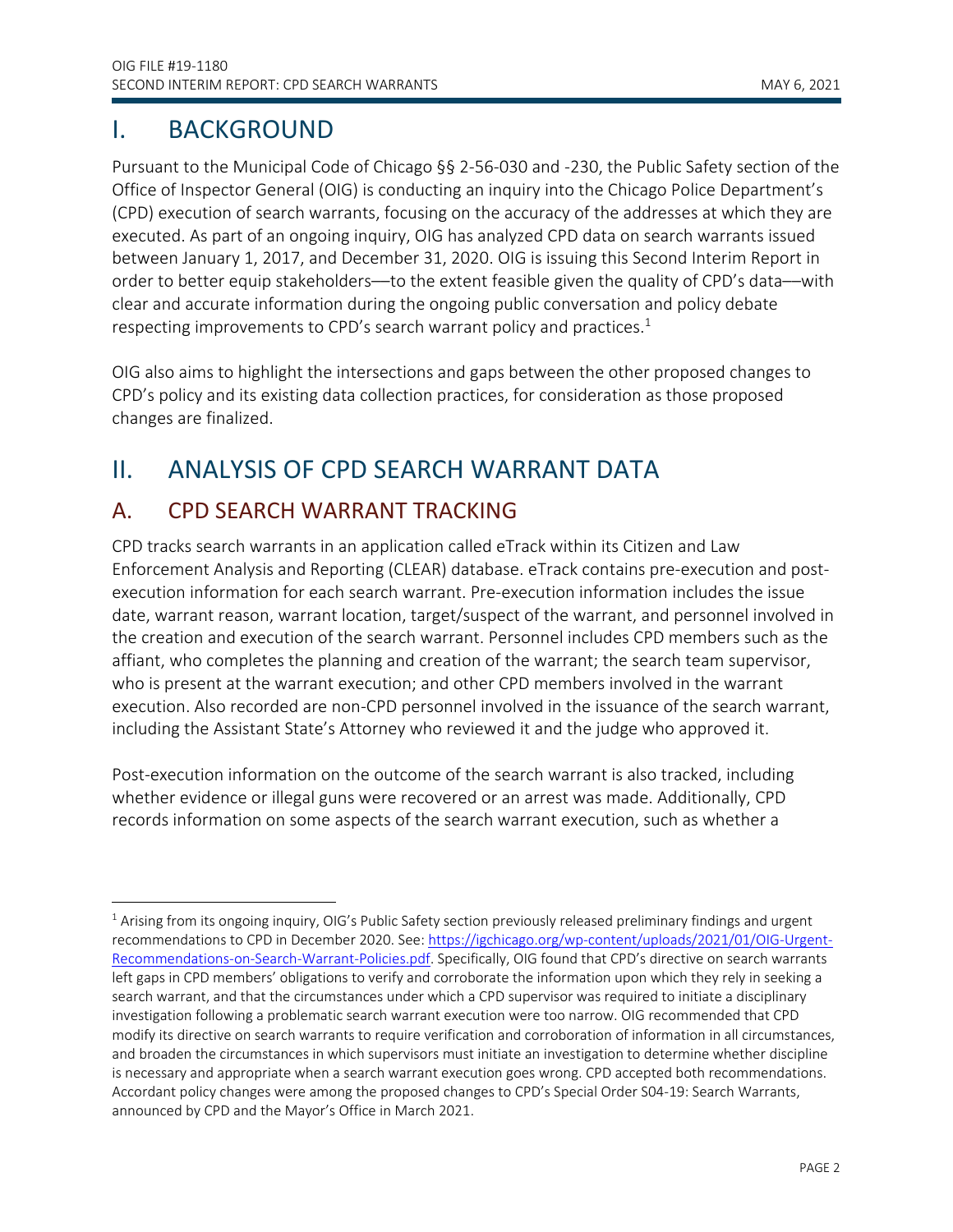residence was barricaded or if so-called "attack dogs" were used in the raid.<sup>2</sup> Information such as whether children were present or if the search warrant was approved as a no-knock search warrant are not currently recorded in eTrack. Proposed changes to CPD's search warrant policies do not specify that such information be recorded in eTrack or elsewhere. Failing to track data on critical search warrant factors does and will continue to hinder CPD's ability to evaluate the extent of the impact of its proposed policy changes. Figure 1 below highlights proposed changes to Directive S04-19 and their implications for CPD's data collection systems and practices.

#### FIGURE 1: Proposed changes to CPD's search warrant policy and their implications for data collection

| CPD Proposed Change to Search Warrant<br>Policy <sup>3</sup>                                                                                                                                                                                                                                                                                | <b>Current State of CPD Search Warrant Data</b><br>System (eTrack)                                                                                                                                                                                                                                     |
|---------------------------------------------------------------------------------------------------------------------------------------------------------------------------------------------------------------------------------------------------------------------------------------------------------------------------------------------|--------------------------------------------------------------------------------------------------------------------------------------------------------------------------------------------------------------------------------------------------------------------------------------------------------|
| CPD will conduct a critical incident after-action review<br>for all wrong raids (which it defines as a search warrant<br>served at a wrong location or where service is<br>inconsistent with the factual basis for the probable<br>cause used to obtain the search warrant) and in other<br>circumstances identified by the superintendent. | eTrack does not currently record whether a search<br>warrant was a wrong raid. <sup>4</sup>                                                                                                                                                                                                            |
| All search warrants involving real property or locations<br>where occupants may be present must be approved by<br>a Deputy Chief or above. So-called "John Doe" and "no-<br>knock" search warrants must be personally reviewed<br>and approved by a Bureau Chief and not a designee. <sup>5</sup>                                           | eTrack does not currently record the CPD member<br>$\bullet$<br>who approved the search warrant, or whether a<br>search warrant was approved as a no-knock search<br>warrant. <sup>6</sup><br>eTrack does not currently record whether a search<br>$\bullet$<br>warrant was a John Doe search warrant. |
| Requires the planning session conducted before the<br>execution of a search warrant to include identification<br>of vulnerable persons who may be present at the<br>location.                                                                                                                                                               | eTrack does not currently record whether children<br>$\bullet$<br>or other vulnerable persons were present during<br>the execution.                                                                                                                                                                    |
| Specifically requires adherence to existing policy to<br>report, by notification to the Office of Emergency<br>Management and Communications (OEMC), the                                                                                                                                                                                    | eTrack does not currently record whether a<br>$\bullet$<br>firearm was pointed at a person during the<br>execution.                                                                                                                                                                                    |

<sup>2</sup> The Warrant Execution Details section of the warrant record in eTrack asks, "Attack Dogs Used?" with CPD members able to select "Yes" or "No."

<sup>3</sup> Chicago Police Department, "CPD Search Warrant Policy Revision Comparison," March 3, 2021, accessed March 3, 2021, [https://home.chicagopolice.org/wp-content/uploads/Search-Warrant-Revision-Comparison\\_03MAR21.pdf.](https://home.chicagopolice.org/wp-content/uploads/Search-Warrant-Revision-Comparison_03MAR21.pdf)

<sup>4</sup> CPD's current policy does not require the initiation of a disciplinary investigation in all instances of wrong raids. CPD has accepted OIG's recommendation to broaden the circumstances under which a disciplinary investigation should be initiated.

<sup>&</sup>lt;sup>5</sup> John Doe warrants are those where the source of information behind the warrant remains anonymous. No-knock search warrants are those where a judge authorizes the officer executing the warrant "to make entry without first knocking and announcing his or her office." (725 ILCS 5/108-8) (from Ch. 38, par. 108-8) Sec. 108-8, "Use of force in execution of search warrant," [https://www.ilga.gov/legislation/ilcs/documents/072500050K108-8.htm.](https://www.ilga.gov/legislation/ilcs/documents/072500050K108-8.htm)

<sup>6</sup> Due to this limitation, OIG was unable to determine what percentage of residential warrants were no-knocks and thus the extent of the potential impact of this proposed change. However, CPD reported to OIG that no-knock search warrants are not frequently issued in Cook County.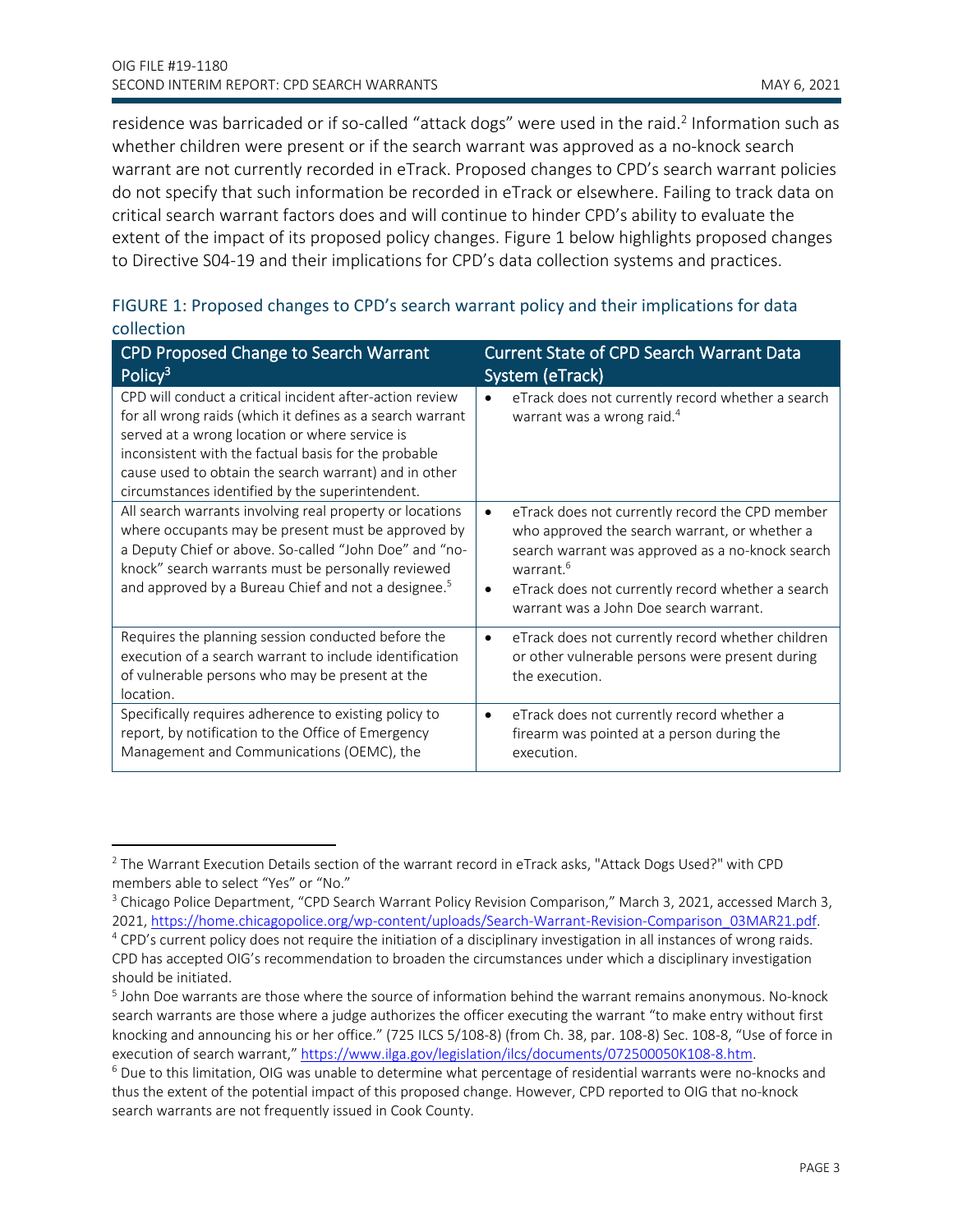pointing of a firearm at a person while serving a search warrant.<sup>7</sup>

Source: OIG analysis

### <span id="page-4-0"></span>B. OVERVIEW OF SEARCH WARRANT DATA 2017-2020

OIG evaluated CPD data on 8,400 search warrants issued between January 1, 2017, and December 31, 2020. The majority of search warrants, 5,528 (66%), were for execution at a residential location.<sup>8</sup> As shown below in Figure 2, CPD's use of both residential and nonresidential search warrants was fairly consistent from 2017 through the beginning of 2019, with residential search warrants beginning to decline in the second half of 2019. Residential search warrants further declined in 2020, correlating in time with the COVID-19 pandemic.



#### FIGURE 2: Frequency of CPD search warrants over time

Source: OIG analysis

Across CPD search warrants, OIG found that Gang Enforcement and Investigation units and CPD Districts executed residential search warrants most often, while Detective Areas, the Major Accident Investigations Unit, and the Special Investigations Section executed non-residential

<sup>&</sup>lt;sup>7</sup> While the proposed policy change requires adherence to the existing requirement that members notify OEMC of a firearm-pointing incident, there are a few exceptions to this requirement that could occur within a search warrant execution; "The notification requirement does not include: 1. Department members assigned as a Special Weapons and Tactics (SWAT) Team member who point a firearm at a person during the course of a designated SWAT incident. 2. Department members assigned to a federal task force, as designated by formal agreement between the Department and a federal law enforcement agency, who point a firearm at a person during the execution of the federal task force duties." Chicago Police Department, "Departmental Notice D19-01 Firearm Pointing Incidents," accessed March 18, 2021, http://directives.chicagopolice.org/directives/data/a7a57b9b-1689a018-67e16-89a0- 4d6cf7dbfc2535b3.pdf?hl=true.

 $^8$  Search warrants not executed at a residence include searches of physical locations such as businesses, but might also include searches of information such as phone and social media records, and items already in police possession, such as vehicles and laptops. OIG was able to determine that approximately 1% of residential search warrants were cancelled, or not executed. However, since CPD does not systematically track whether a warrant was cancelled in eTrack, there may be additional unexecuted warrants in the dataset which OIG was not able to identify.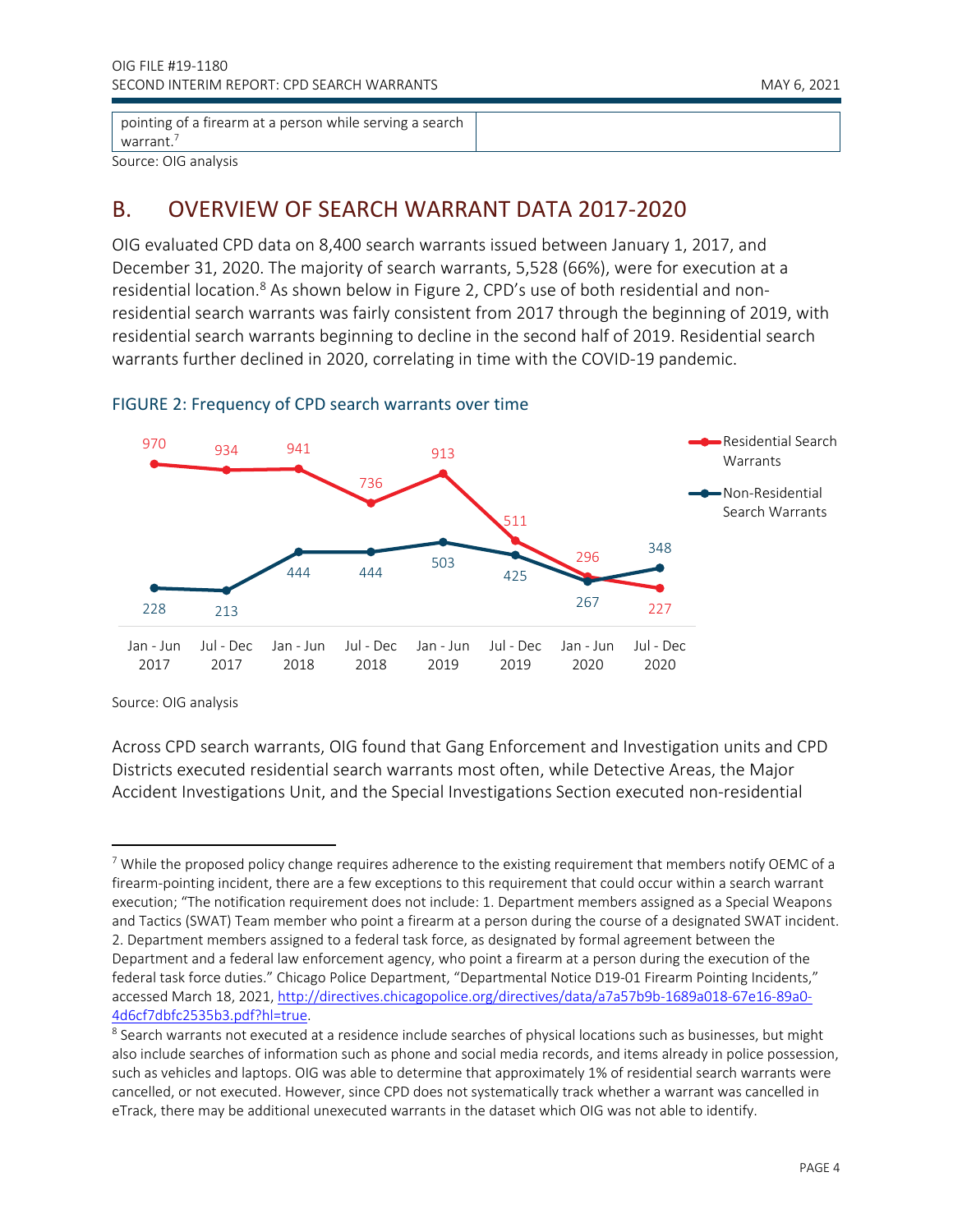search warrants most often.<sup>9</sup> CPD's Narcotics Division frequently conducted both types of search warrants, executing 28% of all residential search warrants and 23% of all non-residential search warrants. However, not all search warrants seeking drug-related evidence were executed by the Narcotics Unit; OIG found that 73% of all residential search warrants sought drugs. See Subsection C below for more information.





Source: OIG analysis

## <span id="page-5-0"></span>C. RESIDENTIAL SEARCH WARRANTS: LOCATION INFORMATION, WARRANT REASON, SUBJECT DEMOGRAPHICS, AND GEOGRAPHIC LOCATION

Nearly all residential search warrants are listed in eTrack with a location type of either "Residence" (53.3%) or "Apartment" (43.9%), with the remaining 2.8% listed as another type of residential location (e.g., garage, yard, driveway). Nearly a quarter of search warrants for an apartment did not have an apartment number in the listed address in eTrack, indicating either incomplete address information or an issue with the entry of this information from the physical warrant to CPD's database. Additionally, there appears to be some inconsistency in the use of these two categories, as 19% of locations listed as a "residence" contained apartment numbers.

## **24%**

of search warrants with a location type of "apartment" did not have an apartment number listed

## **19%**

of search warrants with a location type of "residence" did have an apartment number listed

<sup>&</sup>lt;sup>9</sup> Gang Enforcement teams conduct patrol and violence suppression missions in areas where gang conflicts exist and the Gang Investigation unit conducts investigations targeting hierarchal criminal gang organizations and gang leaders. CPD Districts are units that work a in a specified geographic District. The Narcotics Division is responsible for investigation of and enforcement against large-scale, illegal narcotics activities and narcotics activities that transcend District boundaries. Detective Area units are comprised of detectives that investigate crimes within a specified geographic CPD Area. The Special Investigations Unit, listed in eTrack as "Section," investigates allegations of sexual abuse of children and conducts investigations into the use of the Internet in the distribution of child pornography as well as the indecent solicitation of children. The Major Accident Investigations Unit investigates traffic crashes with serious personal injury likely to cause death, fatal traffic crashes, and all hit and run incidents.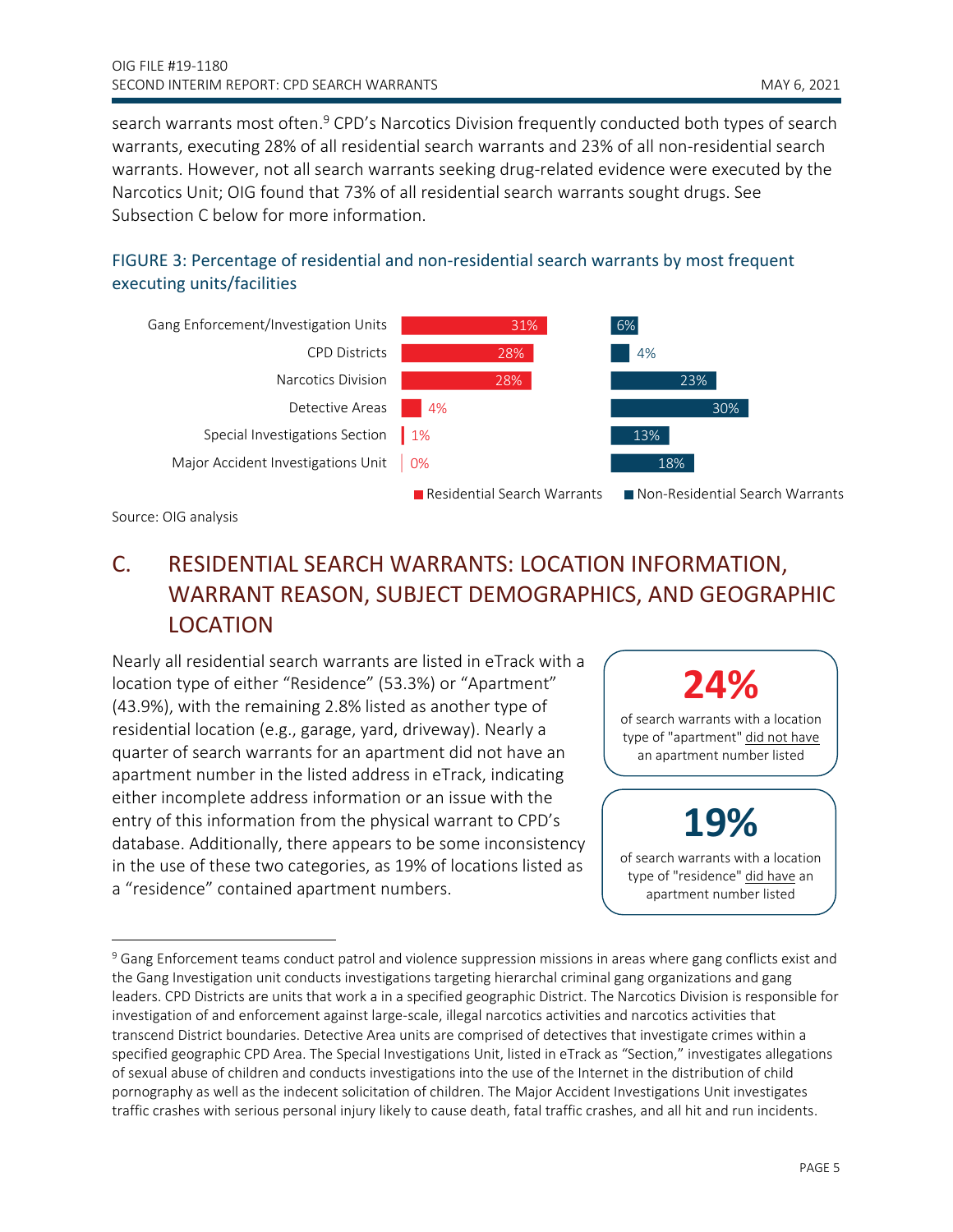#### FIGURE 4: Warrant reason for residential search warrants



Source: OIG analysis

Within eTrack, CPD records the "warrant reason," with a brief description of what the search warrant sought. OIG analyzed the warrant reason provided for all residential search warrants and residential location types, and found that at least 92% were seeking either drugs or guns. Specifically, 73% were seeking drugs and 24% were seeking guns, with some overlap (5% of the total) seeking both (Figure 4).

OIG also examined the information provided on the subject, or targeted person, for residential search warrants. Of all residential search warrants, subject information was provided for 4,289 (77.6%) and not provided for 1,239 (22.4%). CPD reported to OIG that it is possible to have a search warrant for a residence without a subject, giving the example of a known drug house where the identities of involved individuals were unknown, though it is unclear if this accounts for all records missing subject information, or if data entry errors played a role in this missing information.

For those residential warrants with subject information, 4,911 subjects (98.5%) had a reported race and sex (Figure 5).<sup>10</sup> 3.5% of all subjects of residential search warrants were White. Of all subjects—of any race or gender—Black male subjects were the single most represented demographic group, comprising 71.8% of all subjects of residential search warrants. Compared with males of other races, Black males were targeted 4.6 times more often than Hispanic/Latinx

 $10$  For those 4,289 warrants with subject information, OIG identified 4,987 total subjects; there may be multiple subjects tied to a single search warrant. This count is of unique subjects per warrant, not total unique individuals. For example, should one individual have been a subject of two separate search warrants, this person would be reflected twice in the data, once for each search warrant for which they were a subject. Of these total subjects, 4,911 had race and sex information provided in eTrack.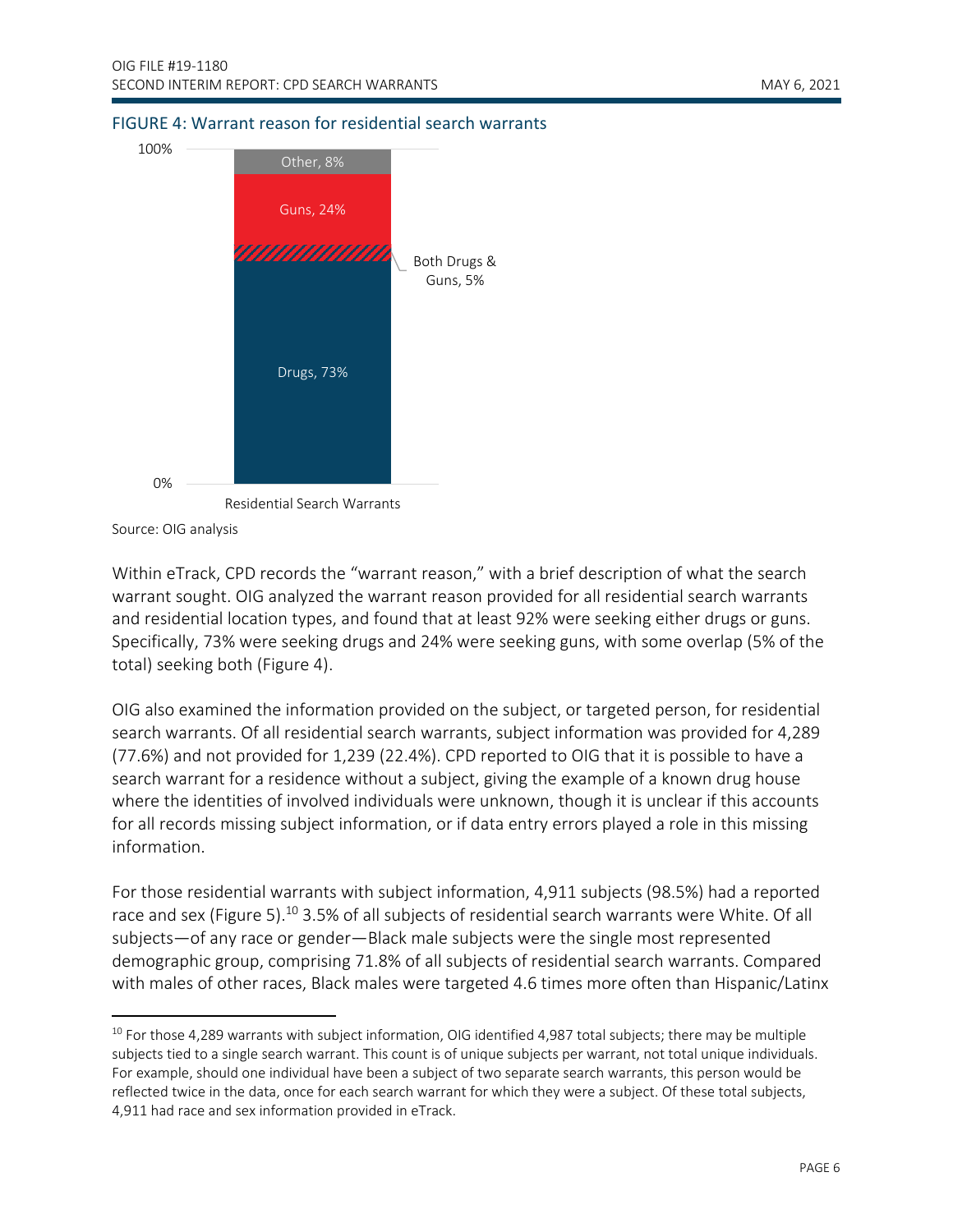males and 25.3 times more often than White males.<sup>11</sup> Comprising just 9.3% of all search warrant subjects, females were less likely to be the subject of CPD search warrants than males overall, and when compared to male subjects of their same race. Among female subjects, Black females were targeted 6.4 times more often than Hispanic/Latinx females and 11 times more often than White females.





Source: OIG analysis

Within eTrack, each search warrant record contains the CPD beat of the location to be searched.<sup>12</sup> OIG examined the frequency of residential search warrants issued for each police beat in the period of analysis and found that CPD Beats on the South and West Sides of Chicago experienced the greatest numbers of residential search warrants (see Figure 6). The beat with the most residential search warrants was Beat 1112 in the Humboldt Park Community Area, with 123 searches of residences in the time period covered. The next most searched were neighboring Beats 0713 and 0715 in the West Englewood Community Area, with 99 and 81 raids, respectively. Following were Beats 1011 and 1024 in the North Lawndale Community Area, with 79 and 77 searches, respectively. Beats with no search warrants on residences in the four years examined were mainly concentrated on the North and Northwest Sides, including parts of the Loop, Lakeview, Lincoln Park, Lincoln Square, Edison Park, and Norwood Park, and parts of Hyde Park on the South Side.

 $11$  CPD collects ethnicity information in eTrack within the field for race, using the categories "Black Hispanic" and "White Hispanic" which are reported together here as "Hispanic/Latinx" while "White" as used here signifies White (Non-Hispanic) and "Black" signifies Black (Non-Hispanic).

 $12$  A "beat" is a designated area with defined boundaries for patrol.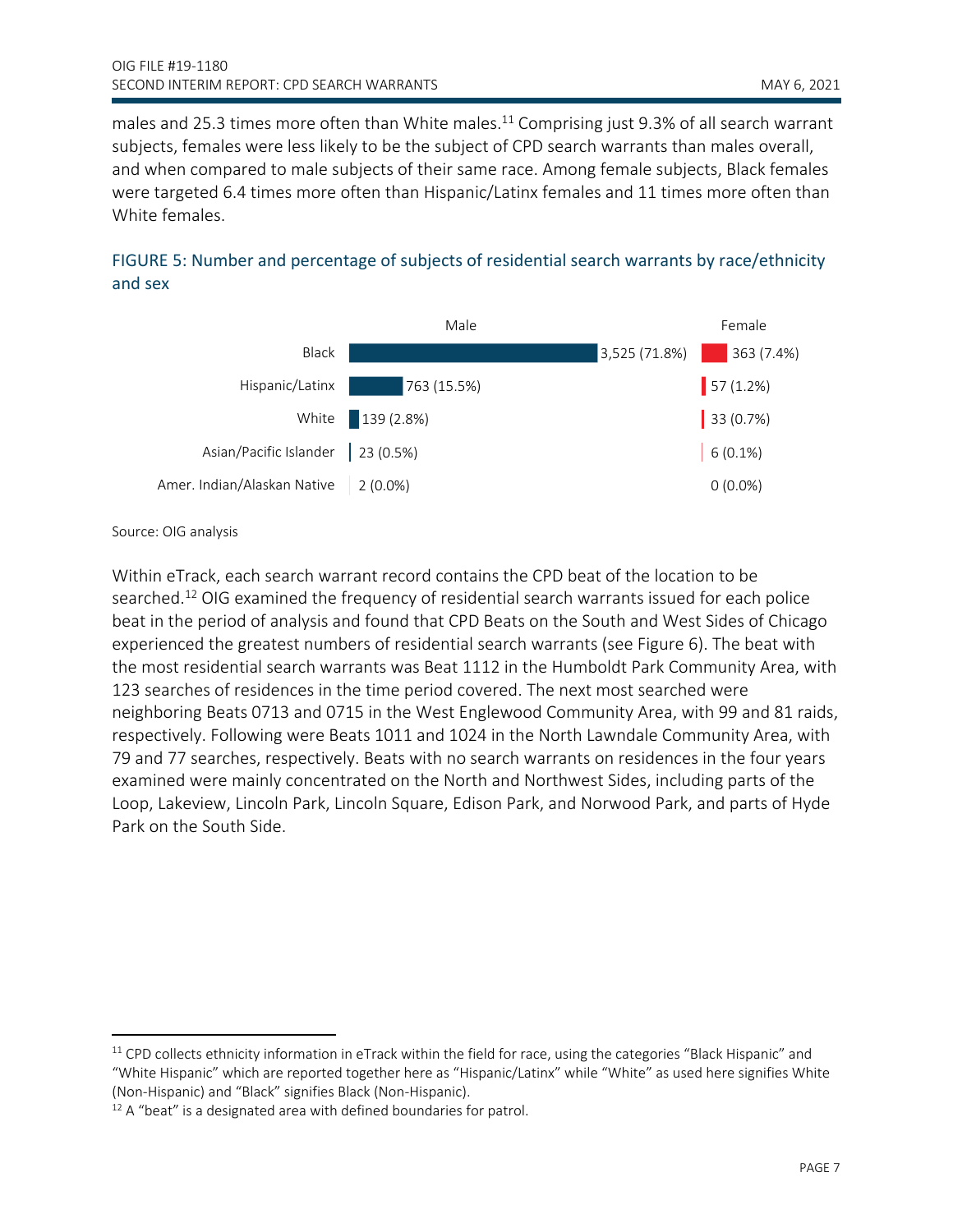

#### FIGURE 6: Number of residential search warrants by CPD Beat and District 2017-2020



OIG also analyzed the CPD beat of residential search warrants seeking guns and drugs. The geographic distribution of both gun and drug search warrants were also clustered on the West and South Sides of Chicago (Figure 7).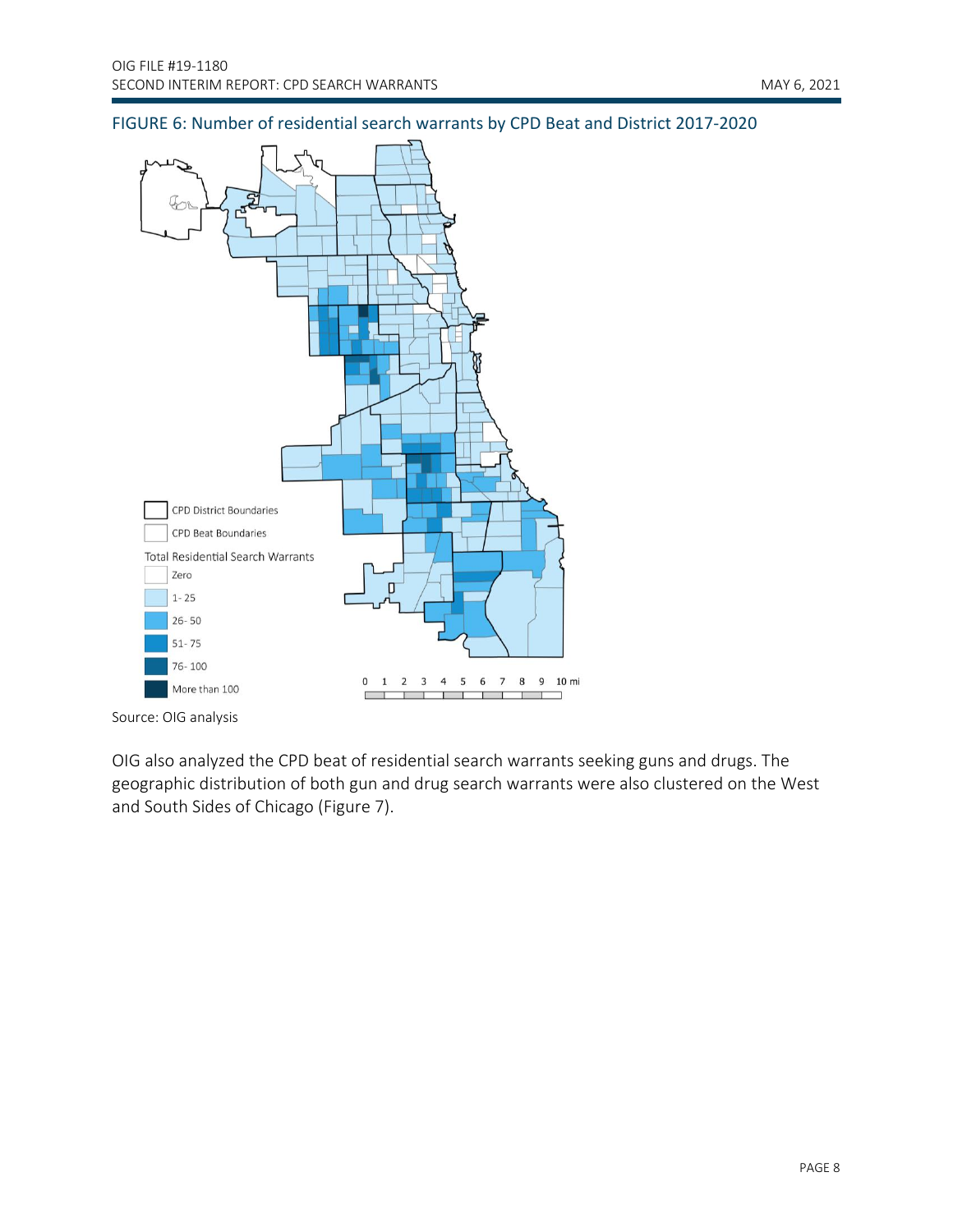#### FIGURE 7: Number of residential search warrants by CPD Beat, District, and warrant reason 2017-2020



Source: OIG analysis

### <span id="page-9-0"></span>D. RESIDENTIAL SEARCH WARRANTS: OUTCOMES

In a December 2020 City Council hearing on CPD's search warrant practices, aldermen questioned CPD Superintendent David Brown about the success rate of CPD search warrants, citing a publicly reported figure that CPD recovers drugs only 4% of the time. OIG determined this to be a misinterpretation of the variable "drug turnover" included in eTrack data.<sup>13</sup> Further, Superintendent Brown was asked how many search warrants were "good," with Brown replying that the return rate was nearly 90%. Brown's estimate aligns with the percentage of residential

<sup>&</sup>lt;sup>13</sup> The figure discussed in the December 2020 City Council hearing appears to have been an interpretation of the eTrack field "Drug Turnover" as the recovery of drugs during the search warrant. However, CPD informed OIG that this field actually indicates that the case information for that warrant was turned over to the Drug and Gang House Enforcement Section (DGHES) for prosecution. In the eTrack data analyzed in this report, OIG found that 3.7% of residential search warrants resulted in case information being turned over to DGHES.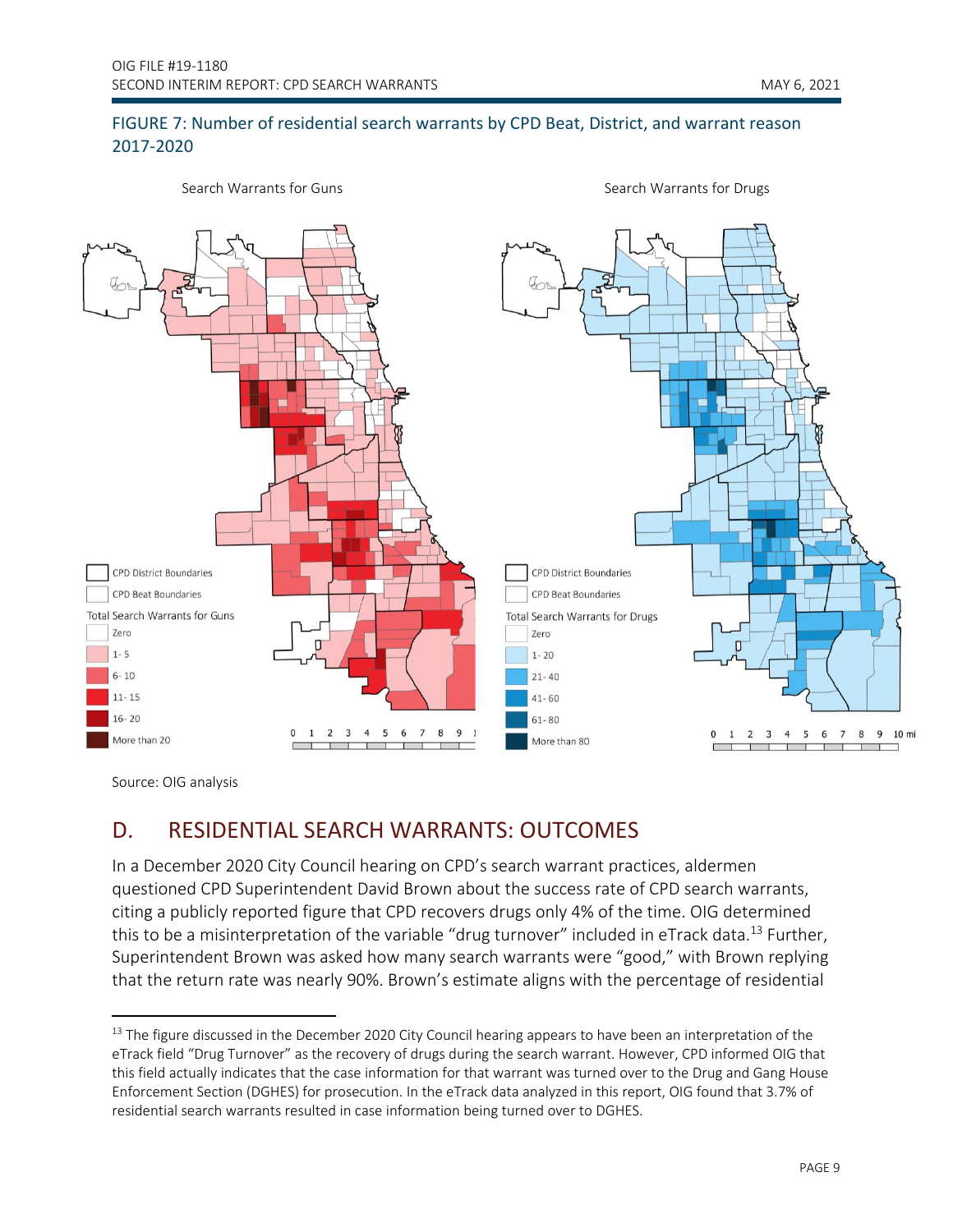search warrants that resulted in one or more of the outcomes recorded in eTrack (i.e., property recovered, arrest made, and illegal guns found). OIG found these "gainful" warrants to account for 89% of all warrants executed at a residence over the last four years, mainly due to the fact that 88% of raids at a residence resulted in the recovery of property (Figure 8). The rate of gainful warrants alone cannot be taken as a rate of success, however, because it is essentially reflective of how often property is recovered; this may indicate not only the recovery of the contraband or evidence that is identified in the warrant, but also the recovery of any other property, such as documents to establish proof of residency. Additionally, this measure does not consider whether the raid resulted in the recovery of the evidence for which the warrant was obtained, and, therefore, may not directly reflect a high accuracy rate in the information used to obtain warrants. OIG found that CPD made an arrest on the scene of a search warrant execution 59% of the time for residential search warrants. Finally, 10% of all residential search warrants were "negative warrants"—that is, their execution did not result in any of the reported outcomes.



#### FIGURE 8: Rate of gainful and negative warrants and rates of warrant outcomes for CPD residential search warrants

*Gainful search warrants indicate residential search warrants that resulted in any of the three collected outcomes in eTrack. The rates for these three individual outcomes are shown on the right.*

Source: OIG analysis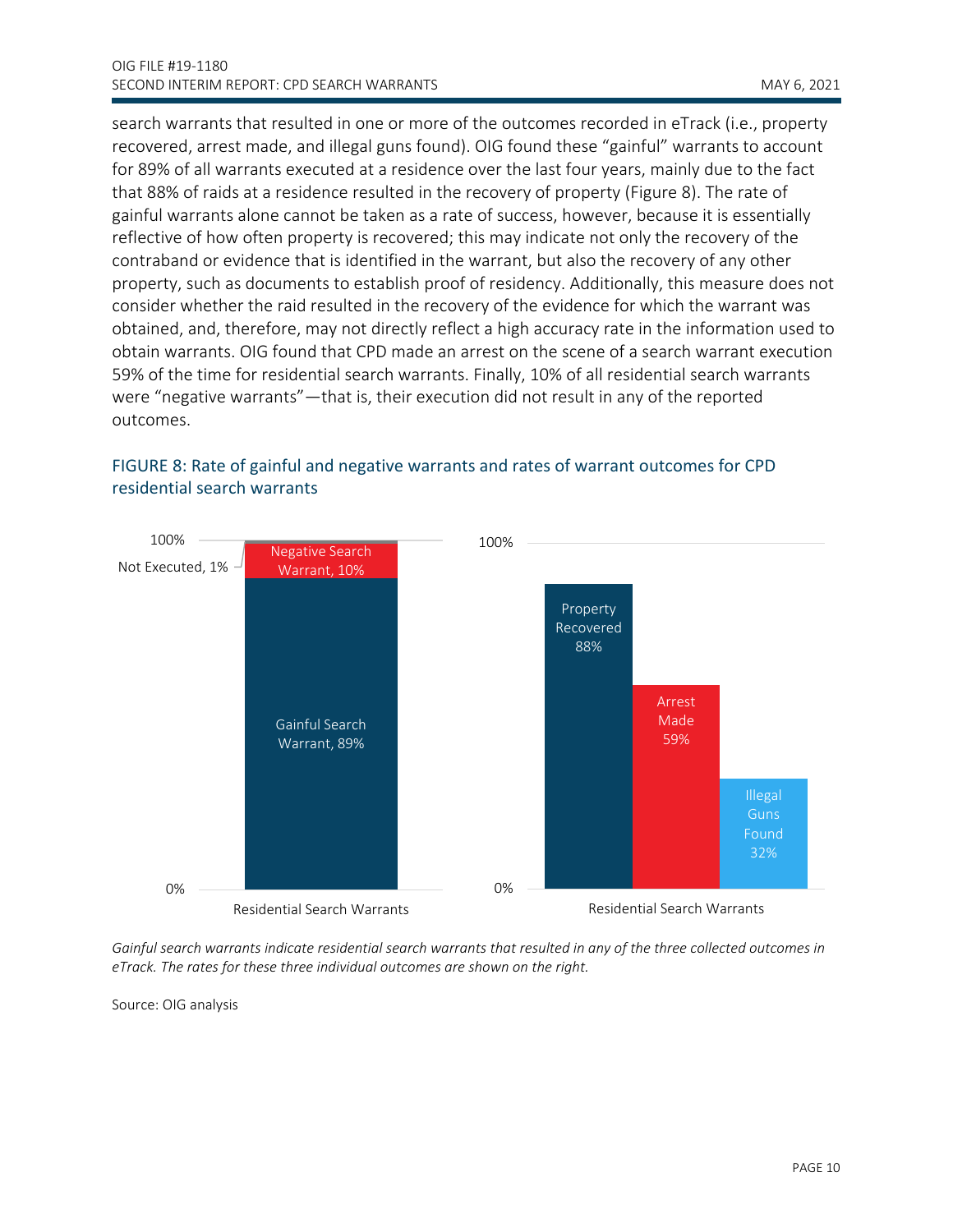To address these ambiguities in determining a success metric, OIG compared the warrant reason provided in eTrack with the type of evidence recovered during the search warrant using data from CPD's inventory logs; in so doing, OIG attempted to answer the question of whether search warrants resulted in the recovery of the evidence they were intended to recover. This analysis painted a more detailed picture of CPD search warrant outcomes than the 90% return rate cited by Superintendent Brown. As seen below in Figure 9, the recovery rate for drug warrants was 75.6% and the recovery rate for gun warrants was 40.6%. However, OIG also found substantial recovery rates for both drugs (40.0% of the time) and guns (24.3% of the time) when those items were *not* included in the warrant reason, or "chance hits."

#### FIGURE 9: Drug and gun recovery rates for residential search warrants by intended evidence of warrant

|                                      | <b>Recovery Rate</b> |       |
|--------------------------------------|----------------------|-------|
|                                      | Drugs                | Guns  |
| When Seeking Item ("Hit")            | 75.6%                | 40.6% |
| When Not Seeking Item ("Chance Hit") | 40.0%                | 24.3% |

Source: OIG analysis

OIG additionally examined the recovery rates for drug and gun evidence by warrant subject race and found no difference in the recovery rate for warrants seeking drugs for subjects of different races, and found a slightly lower recovery rate for warrants seeking guns when the subject was White. While the recovery rates for intended evidence did not differ much by race of subject, there was a racial disparity in the frequency of "chance hits" (Figure 10). Black and Hispanic/Latinx subjects were more likely to experience a chance hit for drugs compared to White subjects (18.1 and 18.0 percentage points higher, respectively) and also more likely to experience a chance hit for guns (4.9 and 6.7 percentage points higher, respectively). One explanation of this disparity is the fact that White subjects only comprised 3.5% of all residential search warrant subjects while Black and Hispanic/Latinx subjects comprised 95.9% of subjects combined (See Figure 5). The high frequency of search warrants where Black and Hispanic/Latinx people are the subjects may provide more opportunity for a chance hit to occur.

#### FIGURE 10: Drug and gun recovery rates for residential search warrants by intended evidence of warrant and subject race

|                                         | Race of Subject | <b>Recovery Rate</b> |       |
|-----------------------------------------|-----------------|----------------------|-------|
|                                         |                 | Drugs                | Guns  |
| When Seeking Item ("Hit")               | <b>Black</b>    | 79.4%                | 45.9% |
|                                         | Hispanic/Latinx | 81.2%                | 46.4% |
|                                         | White           | 79.8%                | 37.8% |
| When Not Seeking Item<br>("Chance Hit") | <b>Black</b>    | 47.7%                | 28.4% |
|                                         | Hispanic/Latinx | 47.6%                | 30.2% |
|                                         | White           | 29.6%                | 23.5% |

Source: OIG analysis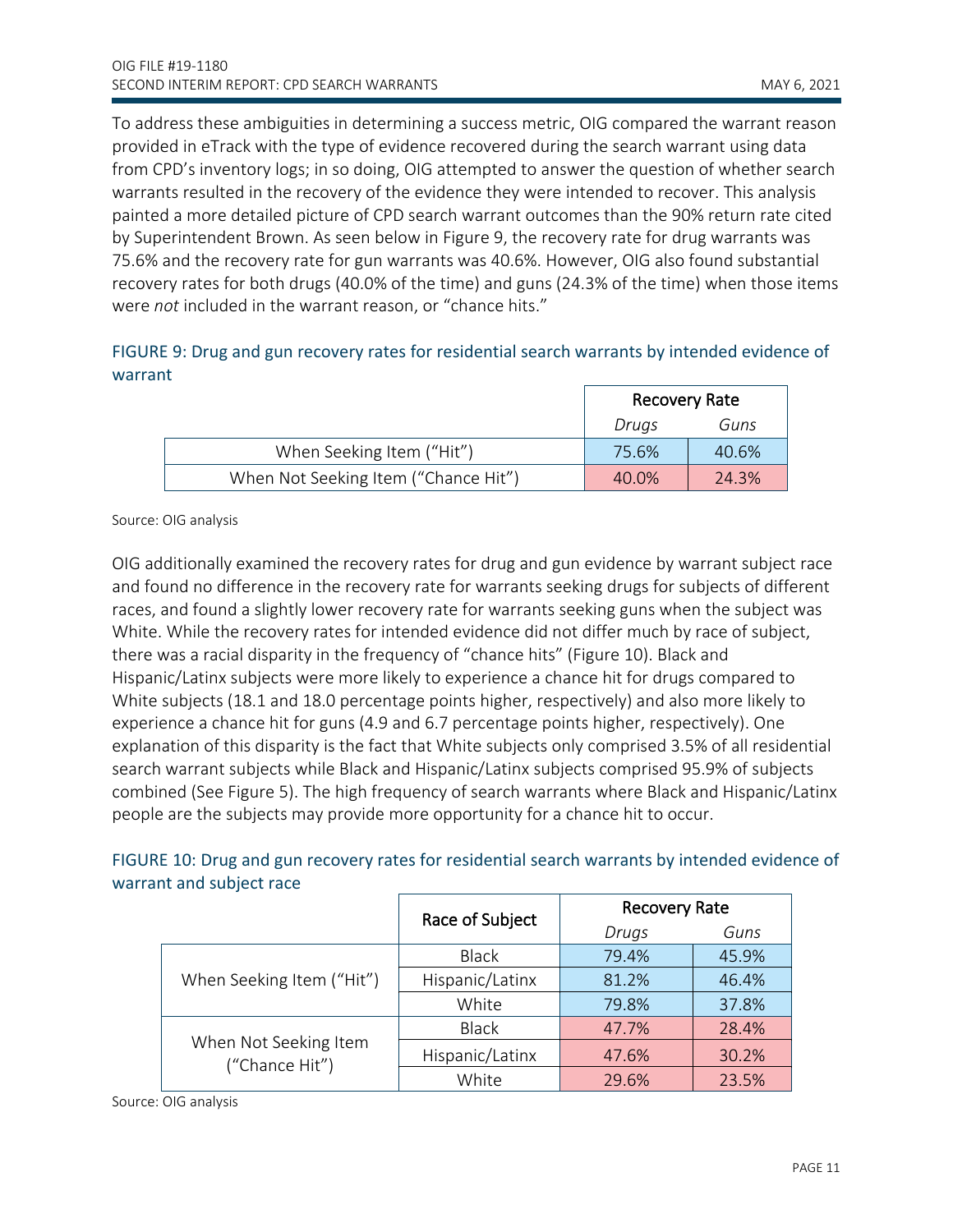## <span id="page-12-0"></span>III. CONCLUSION

Through this Second Interim Report, OIG aims to provide the public with clear and accurate information on recent CPD search warrants and to equip stakeholders to knowledgeably participate in the ongoing public conversation and policy debate surrounding improvements to CPD's search warrant policy and practices. CPD search warrant data from 2017 to 2020 revealed that CPD's use of search warrants, particularly of residences, has been declining since late 2019. Of search warrants for a residence, the majority (73%) seek drug-related evidence. Depending on metrics, reported rates of successful search warrants may vary widely. When seeking drugs, CPD recovered drug evidence 75.6% of the time, and when seeking guns, recovered them 40.6% of the time. OIG found that "chance hits," or the discovery of unintended evidence, occurred more often for Black and Hispanic/Latinx subjects than White subjects, with White subjects comprising just 3.5% of all residential search warrant subjects.

Members of the public and CPD members will be best-served by data-informed policy decisions and thoughtful consideration of the implications of policy changes for existing data collection systems and practices. OIG's inquiry on this matter is ongoing and continues to evaluate CPD's search warrant training, review, and disciplinary processes and their impact on the occurrence of wrong raids.